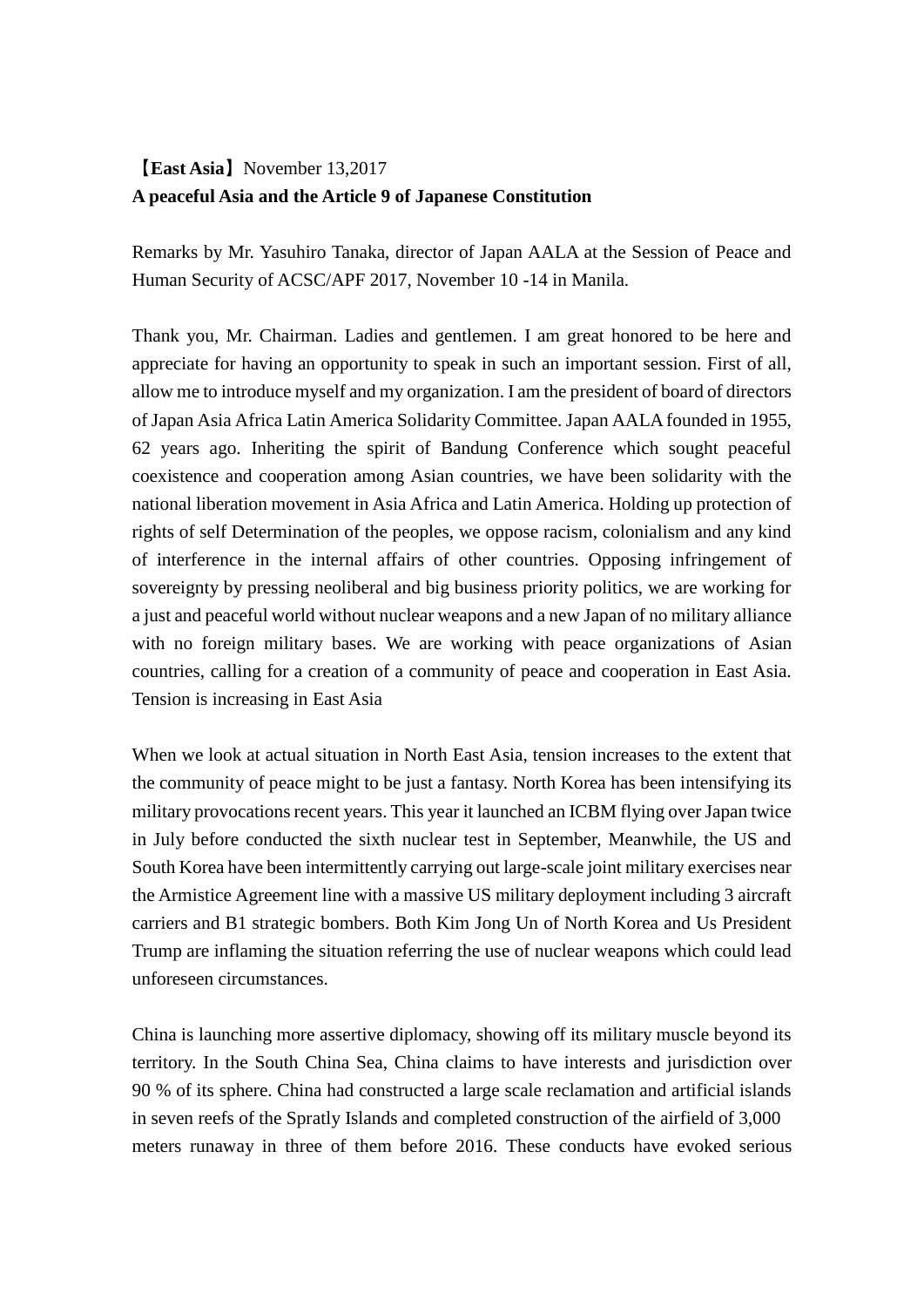concerns of neighboring countries and been condemned as "unilateral change of status quo by force". The Permanent Court of Arbitration (PCA) invalidated China's claim to the South China Sea as groundless in terms of international law in July 2016. China strongly rejected the ruling as a "farce". It is undeniable that these Chinese behavior are raising tensions in East Asia.

### **A militarization of Japan**

We believe that under these kind of circumstances, Japan should stand a neutral and independent position to take more actively the initiative of peace with the aim of easing such tensions and resolve the crisis. But the Prime Minister Shinzo Abe's administration is taking the opposite way. P.M. Abe has reiterated full support of the Trump administration's belligerent posture that all options are on the table, expressing his opposition to the dialogue between US and North Korea. Prompting fears through inflated media accounts, he uses the crisis for strengthening the Japan-U.S. Military alliance and pushing its agenda "the militarization of Japan". The Abe administration strengthened the joint operation strategy between the US military and the Japanese Self Defense Forces (SDF) by a new agreement. It started construction of a huge US military base in Okinawa in defiance of overwhelming opposition by the people in Okinawa. Okinawa makes up only 0.6 % of nation's land area, yet 75 % of US bases in Japan are located there, putting an excessive burden on them, including serious human rights violation and violent crime such as rape and murder by US servicemen. (578 cases 1972 through 2016 according to Defense ministry report).

On the domestic side, the Abe administration took measures to suppress oppositional public opinion by enforcing a series of Bills such as Secret Protection Laws and Conspiracy Law. Then, by overturning the accepted interpretation of Article 9 of the Constitution preventing the exercise of collective self-defense rights, it had forcibly enacted the new security legislation that the SDF could participate in military actions of the US military outside the territory of Japan. His push away from pacifism and attempt to militarize Japan has been a major part of his agenda since he entered politics which is inextricably linked to his ambition to restore the imperial power of Japan. In the face of the rise of China he is getting impatient to advance his plan. Using the threat and fear of North Korea

Last month, Prime Minister Abe suddenly disbanded the National Assembly to rally in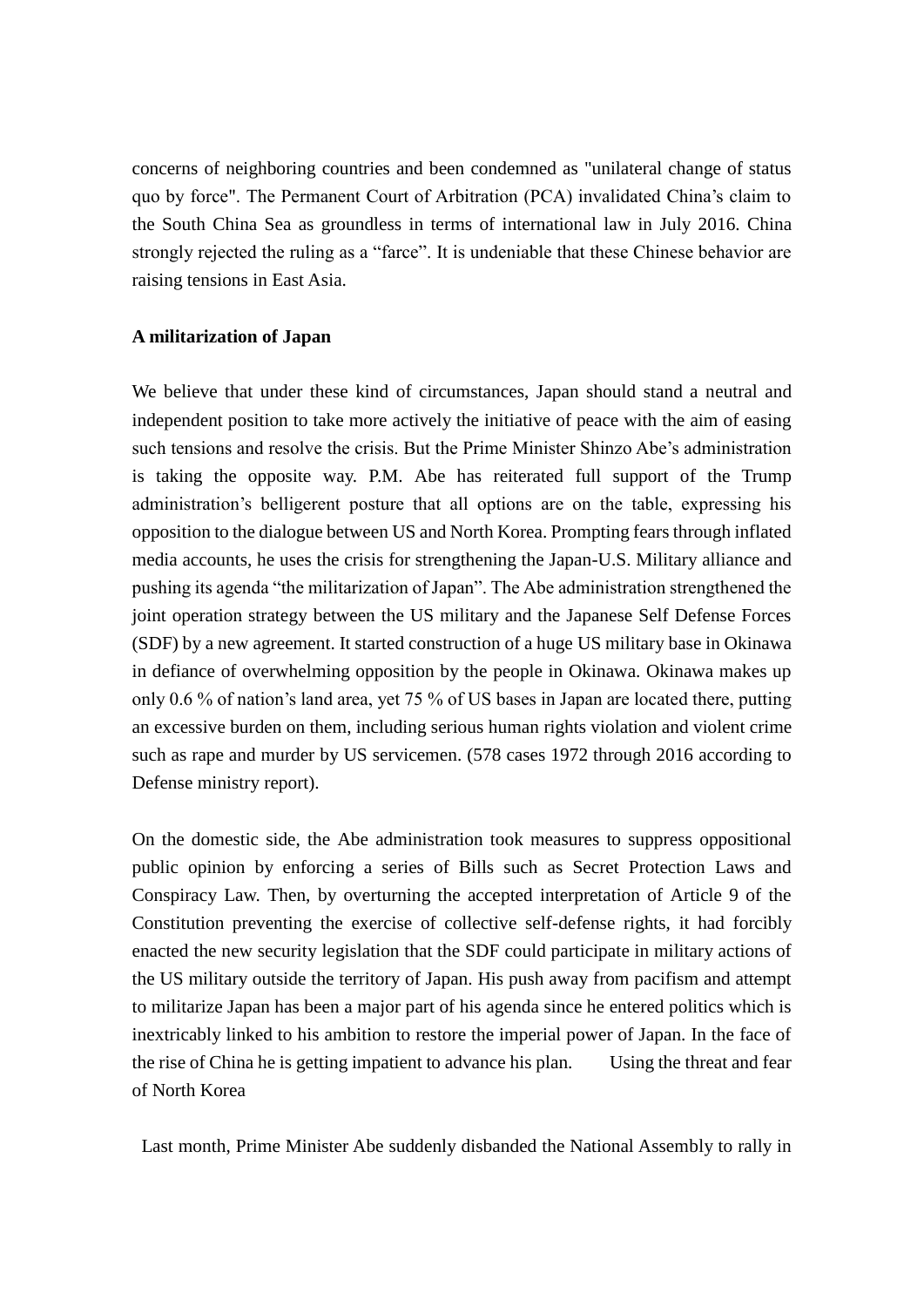the general election, with the aim to recover his popularity and consolidate his power. His popularity has been falling down drastically in recent months and his Liberal Democratic party suffered stunning defeat in the Tokyo Metropolitan Assembly election in July. In the snap election campaign, he used utmost the fear or threat of North Korea to justify his policy, appealing for a revision of the constitution, in particular war renouncing article 9. His election gamble has been paid off at least in part. His ruling coalition of Liberal Democratic and Komei Parties gained a twothirds majority, enough to propose a revision of the constitution in the parliament.

However looking at the depth of the scene, we can see another picture. The LDP now accounts for 61% of all seats of the Parliament, although its share of votes in the proportional representation block was only 33 %, or 17.3 % of all eligible voters. The majority seats of the ruling coalition were brought about by the divided opposition alliance and the single–seat constituency system which solely serves the interests of major political parties. On the other hand, opposition parties and citizens alliance to defend the pacifist constitution achieved a significant advance.

#### **The symbol of Japanese pacifism**

The article 9 of the Japanese constitution stipulates that Japan renounce forever the sovereign right of war to resolve an international dispute and forbids holing of land, sea and air forces. Under this article Japan has to limit its military power to the minimum required only for self- defense. We believe that this article is the symbol of Japanese pacifism which was born and brought forth by sincere remorse of the past war of aggression committed by its imperial forces. PM Abe is pushing away from this pacifism by revising the article. But the majority of Japan wants the constitution to remain as it is. Many people in Japan see the antiwar stance enshrined by the constitution is more than just rules for military engagement. It is also a proof of a solemn pledge to Asian people not to wage a war ever and it is the best security for Japan to win the trust of Asian countries. It is true that the article was made in partly imposed by the US when it took effect just after the Second World War. But it is also the fact that it has endured political pressures for 70 years. People protect it and support it. That's why it is more than just an article. It is national consensus and part of people's identity.

Last July the first ever treaty to make nuclear weapon illegal was adopted at the United Nation Conference with support of 122 countries. We are deeply impressed by this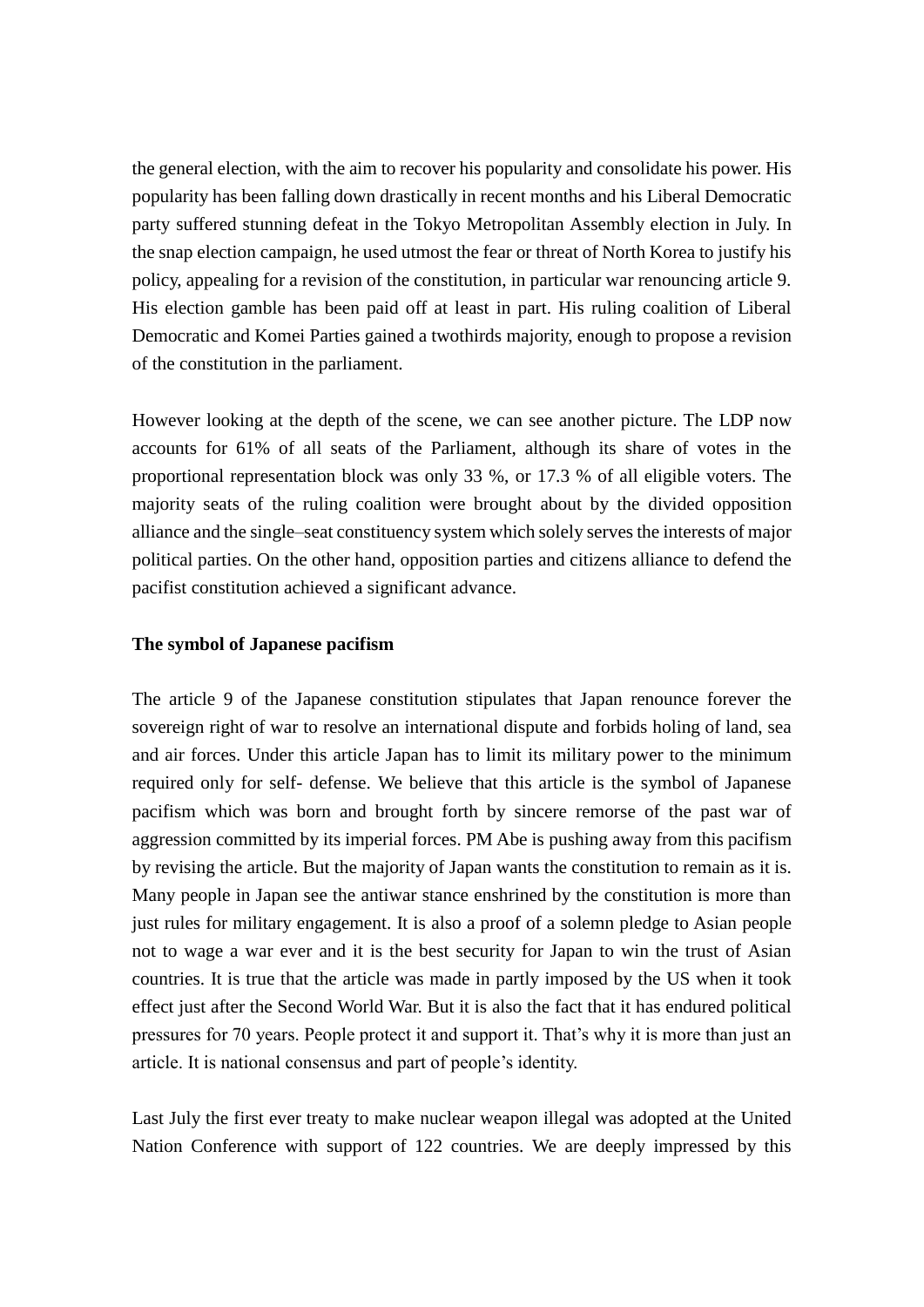historic step toward a world without nuclear weapons although it is embarrassing that Japan, the only atomic-bombed country, opposed it. Abe administration excused its position with North Korea threat and tensions in East Asia. In order to overcome this kind of argument and fight back the pressure, it is absolutely necessary for us to show the way and the breakthroughs to ease the tension and current crisis and to present a prospect of peace in place of the military alliance.

#### **50 Years of ASAN**

In this respect, we are paying attention to the activities of ASEAN which celebrated 50th anniversary this year. ASEAN was formed in August 1967, enacted its Charter in 2007 and declared the establishment of the ASEAN Community in 2015. ASEAN itself is still under development so that various problems are pointed out by member country's nationals, NGOs and others. ACSC/APF 2017 statement issued in last April expressed urgent need to end poverty, deprivation, injustice, inequality and discrimination in the region. Given the fact that each country has a long history of colonial rule and still has very different culture, religion, political system and size of economy, it is understandable that many challenges remain to be resolved. However from the viewpoint of us living in Northeast Asia where confrontations continue, another aspect comes visible. We think rather, that it is worthwhile to ask why Southeast Asian countries, which once caused great damage in the Indochina war, have kept peace by preventing various conflict from escalating into a major war for the following 50 years. We want to learn from this ASEAN's effort, experience and wisdom of peace. ASEAN countries have overcome the division and conflict in the past, avoiding interventions of major powers, establishing a relationship in which countries with different political systems cooperate each other. What has made it possible?

We believe that the principles of ASEAN diplomacy are quite important. ASEAN countries are keeping the Southeast Asia Friendship and Cooperation Treaty (TAC), as the standards of external relations, which includes the principles of mutual respect for independence and sovereignty of all countries, non-interference into domestic affairs, resolution of conflict by peaceful means, restraint of threat and use of force. Standing on these principles, ASEAN has successfully formed multiple layered frameworks of security dialogue in various fields and levels not only in South East Asia but also in whole East Asia. In the East Asia Summit (EAS), currently 18 countries participate including the US, China, Japan. ASEAN Regional Forum (ARF) is the important dialogue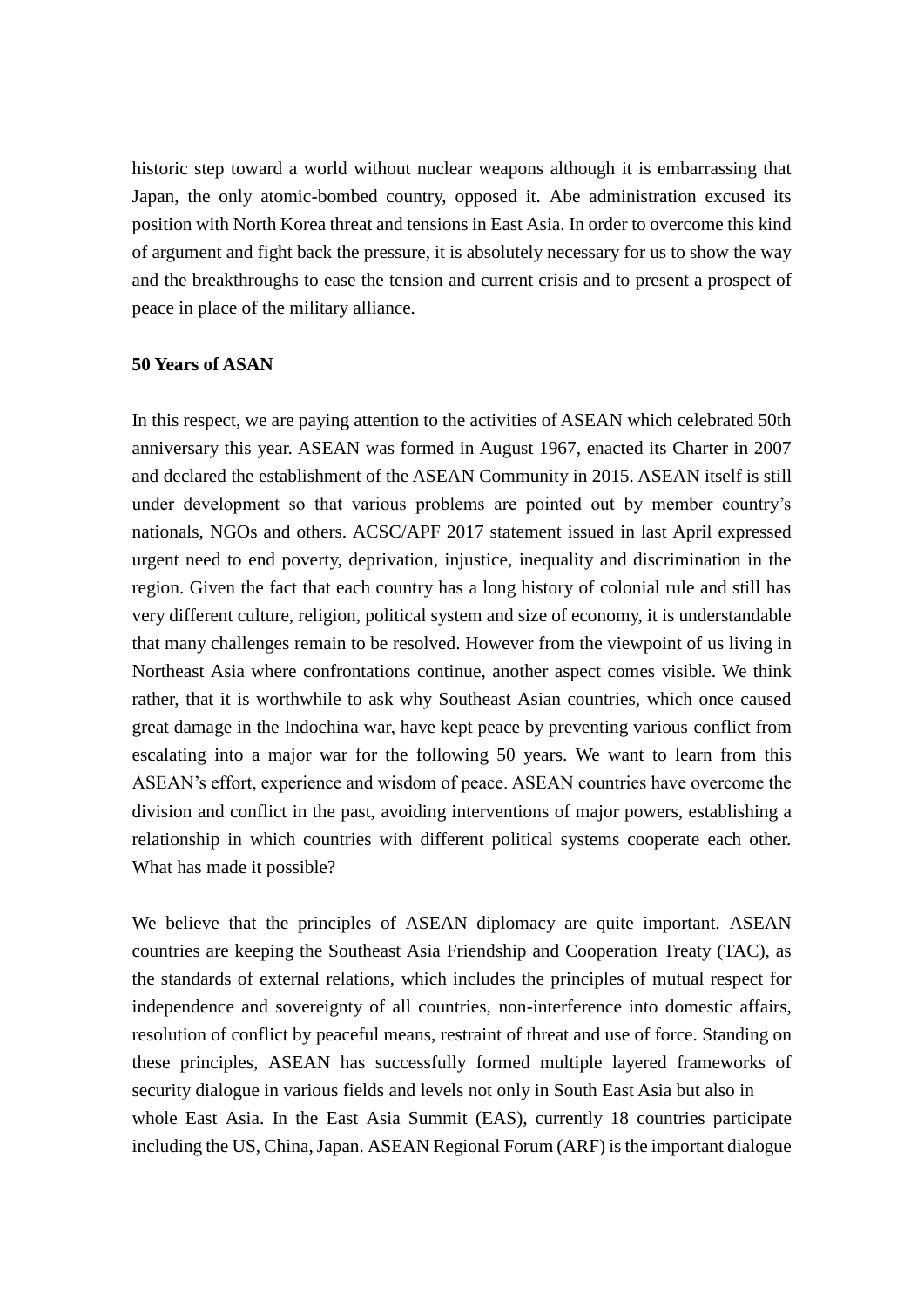system in which North Korea joins. ASEAN signed the "Treaty of South East Asia Nuclear Free Zone" in 1995 and is calling on world nuclear powers to join. This is extremely suggestive, considering North Korea's problem and a perspective of denuclearization of Korean Peninsula.

We hope that the framework of East Asian dialogue based on these principles and philosophy will further develop and become a permanent organization ensuring peace and security. We had launched a signature campaign two years ago for a petition to the leaders of the countries participating in EAS to make an effort to create a community of peace by concluding a no-belligerency pact in East Asia. We have submitted more than 30,000 signatures to the government of Malaysia in 2015 and Laos in 2016, which assumed a chairmanship of EAS respectively.

## **Toward a creation of a community of peace in East Asia**

Japan too, under the big business priority policy based on neoliberalism, poverty and economic disparity are increasing. Agriculture is declining. Environmental destruction is serious. Especially the damage of Fukushima nuclear power plant accident is enormous. Tens of thousands are still forced to evacuate their lives. We are working with other organizations in various fields to promote food sovereignty, improve people's living, and fight for environmental protection. We are seeking solidarity with the AALA people who confront the same challenges fighting neoliberalism. We would like to work with various national campaigns of ASEAN member states in an appropriate manner. For example, in the Philippines, the host country of the ASEAN Conference this year, we have already carried out various exchanges and solidarity activities through the campaign for removal of US bases and the movement to abolish nuclear weapons.

We were encouraged when the Philippine people had organized a big national movement to have successfully removed the vast and extraterritorial US military bases and discarded the Base Loan Treaty in 1991 with the courageous decision of the Senators. The Philippine Constitution provides important principles regarding non-nuclear policy and independent foreign policy which give useful suggestions to the Japanese people. We believe that it is possible and helpful for us to work with other ASEAN peoples' movement against poverty, disasters, environmental destruction and other issues. We would like to strengthen friendship and solidarity with Asian

people and organization on the bases of mutual respect for common causes. Let's work